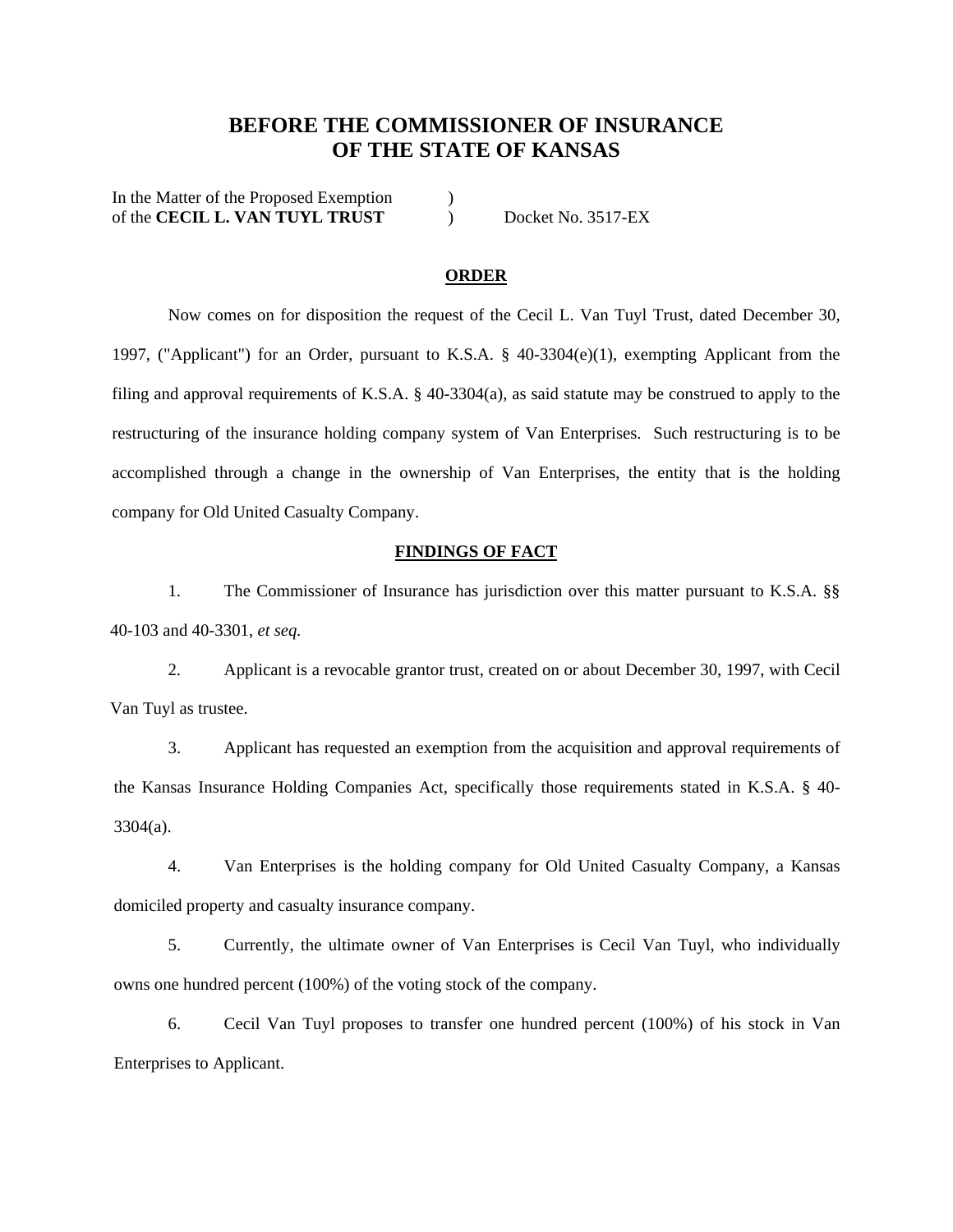7. Following the transfer of shares to Applicant, the Van Enterprises stock will be recapitalized into shares of voting and non-voting stock with nine shares of non-voting stock for every one share of voting stock.

8. Following the recapitalization of the Van Enterprises stock into voting and non-voting stock, Applicant will convey all of the non-voting shares of Van Enterprises stock to the Van Tuyl Family 2005 Irrevocable Trust, an irrevocable trust for the benefit of Cecil Van Tuyl's descendants. The trustee for this trust will be Larry Van Tuyl, Cecil Van Tuyl's son.

9. All of the voting shares of Van Enterprises stock will remain in Applicant, as noted above, with Cecil Van Tuyl as trustee.

10. Cecil Van Tuyl will retain control of one hundred percent (100%) of the voting interest in Van Enterprises.

#### **CONCLUSIONS OF LAW**

11. K.S.A. § 40-3304(a) provides, in part, as follows:

(a) No person other than the issuer shall . . . enter into any agreement to exchange securities, or, seek to acquire, or acquire, in the open market or otherwise, any voting security of a domestic insurer unless, at the time . . . any such agreement is entered into . . . . such person has filed with the commissioner of insurance and has sent to such insurer, a statement containing the information required by this section and such . . . agreement . . . has been approved by the commissioner of insurance in the manner hereinafter prescribed.

12. K.S.A. § 40-3304(e) provides

(e) The provisions of this section shall not apply to:

Any offer, request, invitation, agreement or acquisition which the commissioner of insurance by order shall exempt therefrom as: (1) Not having been made or entered into for the purpose and not having the effect of changing or influencing the control of a domestic insurer, . . .

13. Based upon the information enumerated in the Findings of Fact contained in paragraphs one through ten above, and the representations made on behalf of Applicant, the restructuring of the holding company system of Van Enterprises through the transfer and recapitalization of the Van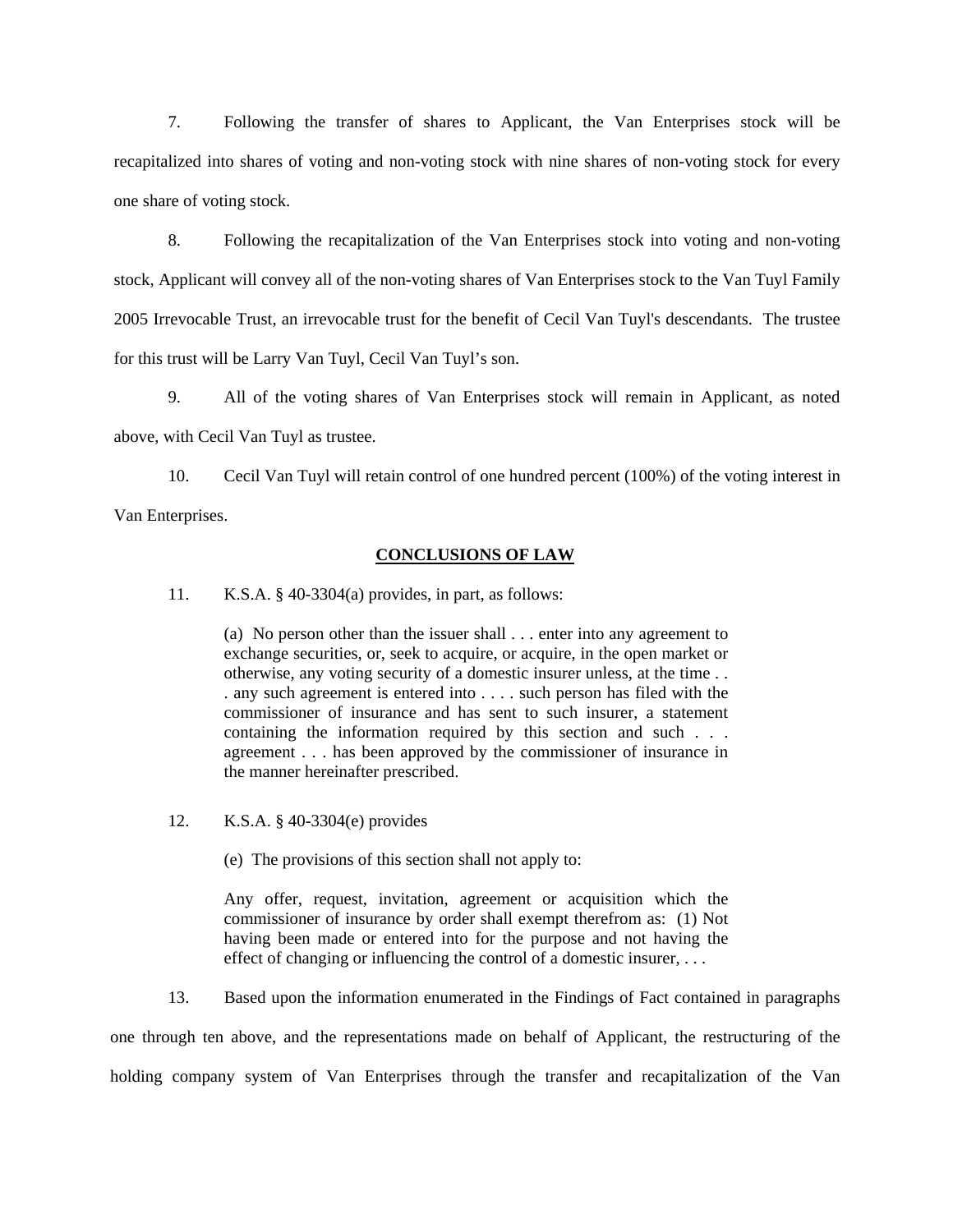Enterprises stock, is not being made for the purpose of and will not have the effect of changing or influencing the control of Old United Casualty Company, a Kansas domestic insurer.

### **IT IS THEREFORE, BY THE COMMISSIONER OF INSURANCE, ORDERED THAT:**

1. The Cecil L. Van Tuyl Trust, dated December 30, 1997, shall be exempt from the application of the formal filing and approval requirements of K.S.A  $\S$  40-3304(a) as it may be deemed to apply to the reorganization of Van Enterprises, the holding company for Old United Casualty Company, provided the reorganization is effected within sixty (60) days of the date of this Order.

2. The Cecil L. Van Tuyl Trust shall comply with all the provisions and requirements of K.S.A. §§ 40-3301, *et seq.,* in the future.

3. The Commissioner of Insurance retains jurisdiction over this matter to issue any and all further Orders deemed appropriate or to take such further action as necessary to dispose of this matter.

### **Notice of Rights**

 The Cecil L. Van Tuyl Trust is entitled to a hearing pursuant to K.S.A. § 77-537, the Kansas Administrative Procedure Act. If Applicant desires a hearing, they must file a written request for a hearing with:

John W. Campbell, General Counsel Kansas Insurance Department 420 S.W. 9th Street Topeka, Kansas 66612.

 This request must be filed within fifteen (15) days from the date of service of this Order. If Applicant requests a hearing, the Kansas Insurance Department will notify them of the time and place of the hearing and information on the procedures, right of representation, and other rights of parties relating to the conduct of the hearing, before commencement of same.

 If a hearing is not requested in the time and manner stated above, this Order shall become effective as a Final Order upon the expiration of time for requesting a hearing, pursuant to K.S.A. § 77-613. In the event Applicant files a petition for judicial review, pursuant to K.S.A. § 77-613(e), the agency officer to be served on behalf of the Kansas Insurance Department is: